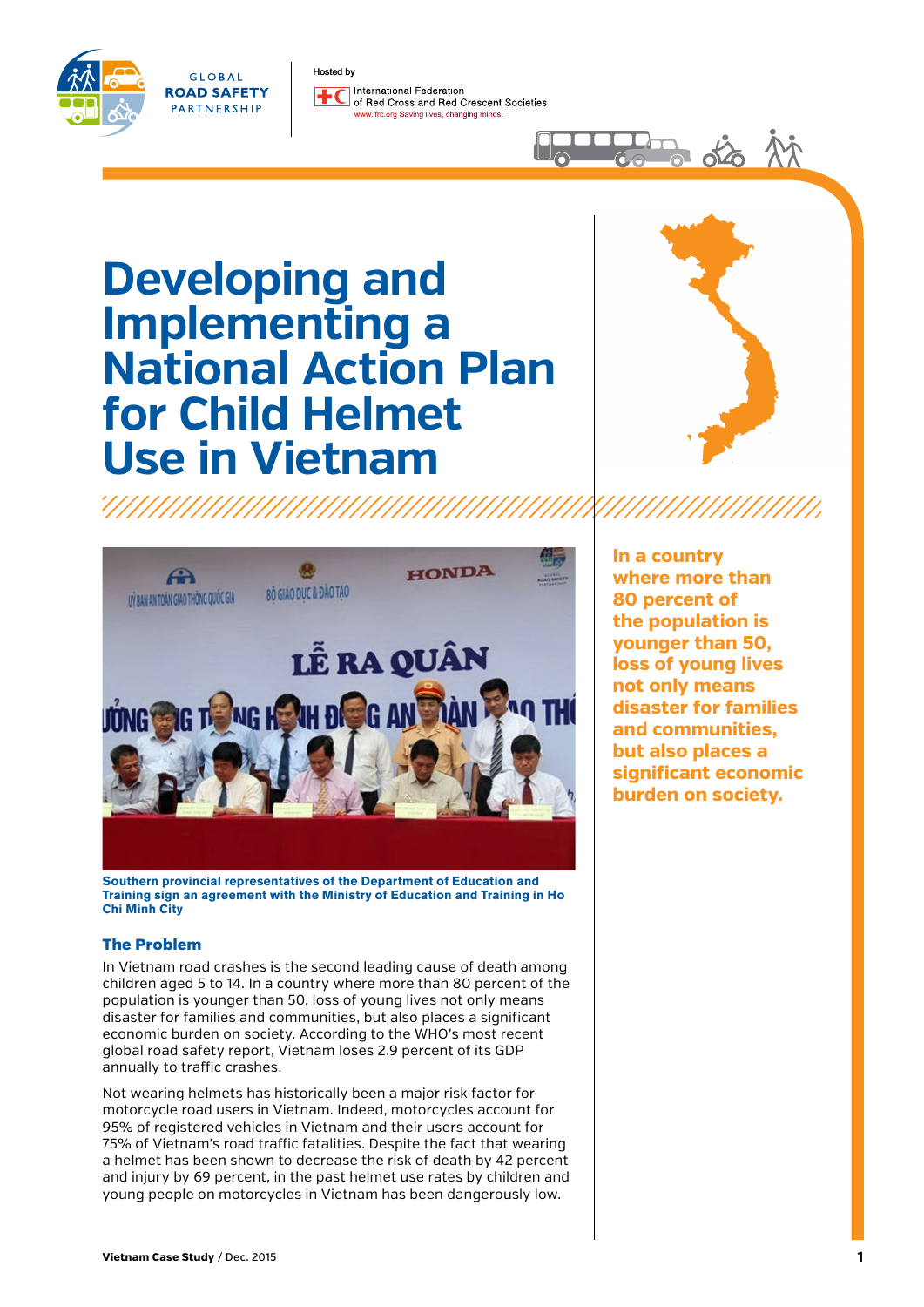

GLOBAL **ROAD SAFETY** PARTNERSHIP

Hosted by International Federation of Red Cross and Red Crescent Societies ifrc.org Saving lives, changing minds.



## **Developing and Implementing a National Action Plan for Child Helmet Use in Vietnam** ////////////////////

|                          | <b>The National Traffic Safety</b><br>Committee | The Socialist Republic of Vietnam<br><b>Independence - Freedom - Happiness</b>                                                                                                                                                                                                                                                                                                                                                                                                                                                                                                                                                                    |  |
|--------------------------|-------------------------------------------------|---------------------------------------------------------------------------------------------------------------------------------------------------------------------------------------------------------------------------------------------------------------------------------------------------------------------------------------------------------------------------------------------------------------------------------------------------------------------------------------------------------------------------------------------------------------------------------------------------------------------------------------------------|--|
| Ref No.: 419/KH-UBATGTOG |                                                 | Hanoi, 31st December, 2014                                                                                                                                                                                                                                                                                                                                                                                                                                                                                                                                                                                                                        |  |
|                          |                                                 | <b>NATIONAL ACTION PLAN 2015</b>                                                                                                                                                                                                                                                                                                                                                                                                                                                                                                                                                                                                                  |  |
|                          |                                                 | <b>IMPLEMENTING THE CHILD HELMET</b>                                                                                                                                                                                                                                                                                                                                                                                                                                                                                                                                                                                                              |  |
|                          |                                                 | <b>REGULATIONS</b>                                                                                                                                                                                                                                                                                                                                                                                                                                                                                                                                                                                                                                |  |
|                          | stakeholders. Details are as follows:           | With the goal of promoting the enforcement of the Road Traffic Law 2008, the Decree<br>171/2013/ND-CP issued on November 13, 2013 stipulating administrative punishment of<br>road and railway use violation, and the Resolution number 88/NQ-CP dated on August 24,<br>2011 strengthening the implementation of road traffic measures as well as in response to the<br>Third UN Global Road Safety Week led by the United Nations (from May 4 – 10, 2015) with<br>the theme "Children and Road Safety," the National Child Helmet Action Plan 2015 has been<br>developed by the National Traffic Safety Committee in collaboration with relevant |  |
| Ι.<br><b>OBJECTIVES</b>  |                                                 |                                                                                                                                                                                                                                                                                                                                                                                                                                                                                                                                                                                                                                                   |  |
|                          |                                                 | 1. To educate and raise awareness of road users about the regulation which requires<br>child helmet use while travelling on a motorcycle and an electric bicycle; and to<br>increase attention and consensus on complying with the child helmet regulation.                                                                                                                                                                                                                                                                                                                                                                                       |  |
| compliance.              |                                                 | 2. To improve management capabilities of governmental bodies by enhancing<br>accountability and coordination capacity, as well as to create synergies between<br>governmental bodies at national and local levels, socio-political organizations, and<br>local authority in terms of planning and monitoring the child helmet regulation                                                                                                                                                                                                                                                                                                          |  |
|                          | repercussions on children.                      | 3. To increase helmet use rates among children, hence contribute to reducing                                                                                                                                                                                                                                                                                                                                                                                                                                                                                                                                                                      |  |
| П.<br><b>STRATEGIES</b>  |                                                 |                                                                                                                                                                                                                                                                                                                                                                                                                                                                                                                                                                                                                                                   |  |
|                          | the National Action Plan.                       | 1. To organize effective mass communications to disseminate the child helmet<br>regulation and the National Child Helmet Action Plan 2015 to ensure every<br>organization, enterprise, household, and individual is informed of the regulation and                                                                                                                                                                                                                                                                                                                                                                                                |  |
|                          | adults and children.                            | 2. To create significant transformation and forge a habit of putting helmets on children<br>which will result in voluntary compliance with the child helmet regulation among                                                                                                                                                                                                                                                                                                                                                                                                                                                                      |  |

The Vietnamese government has issued a helmet safety law. Decree 34 requires children aged six and older to wear helmets. However, minimal compliance and lack of enforcement has meant that children continued to suffer from preventable fatalities and injuries as a result of road crashes. The AIP Foundation, a GRSP grantee with 16 years of experience in Vietnam, believed that they could help to increase child helmet use by working with the government to support better enforcement of, and compliance with, the law.

## The Policy Challenge

In Vietnam, low rates of helmet use among children are attributable to several factors, including low enforcement and lack of public awareness about the law. The National Traffic Safety Committee (NTSC) is the agency in charge of enforcing road traffic laws in Vietnam. However, the NTSC faced a number of challenges, including lack of adequate resources and technical capacity in certain areas, such as media campaigns to build public awareness.

#### CHECKLIST:

**Developing and Implementing an Action Plan**

- 1. **Decide whether an action plan is the best method to achieve your advocacy objectives**. An action plan is usually most effective when legislation is present but needs to be enforced or implemented, and a number of partners (governmental or non-governmental) must come to consensus about how to move forward with that policy.
- 2. **Conduct strategic planning prior to drafting, and ensure the plan includes a clear framework with contingencies, roles and responsibilities**. In addition to objectives and activities, the action plan should include a risk management strategy and anticipation of adjustments that might be needed during implementation. It should also lay out clearly areas of responsibility for various actors, agencies and groups.
- 3. **In both development and implementation, balance both persistence and flexibility.** The process requires and rewards determination, but don't be afraid to adjust the plans and messages to meet the needs of different stakeholders and target audiences.
- 4. **Identify and engage key champions at all stages of the process.**  Spokespeople and champions are important during both development and implementation of the action plan to gain buy in and help meet the goals laid out in the plan. Ensure that you provide the champions with all the assistance, advice, and assurance that they need in a timely manner.
- 5. **Give it time.** A coordinated process takes time, so build into your schedule the opportunity to revise, incorporate, and shift direction when needed. Ensure that canable staff are available to negotiate, advise, and facilitate important discussions

**Want to learn more? You can find other resources for advocates at [www.grsproadsafety.org](http://www.grsproadsafety.org/what-we-do/road-safety-advocacy)**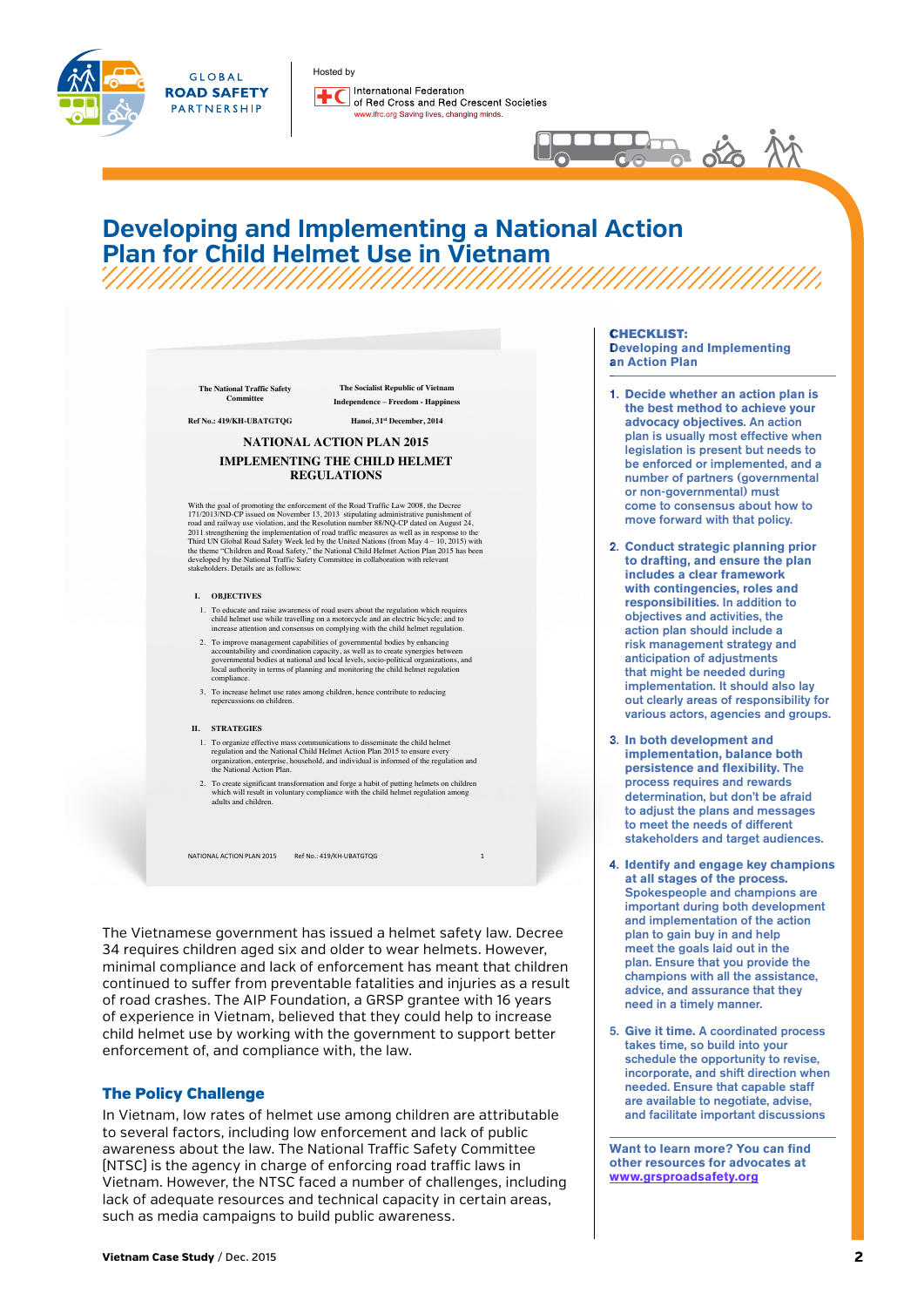



## **Developing and Implementing a National Action Plan for Child Helmet Use in Vietnam** ////////////////////



 **A workshop in An Giang to engage stakeholders on the National Action Plan**

In early 2014, the NTSC requested AIP Foundation to provide support for its efforts to lead the development and implementation of Vietnam's first-ever National Child Helmet Action Plan (NCHAP). The action plan would be a coordinated effort to guide enforcement of the law and increase public awareness about its requirements. AIP Foundation was well positioned to support the government. For three years, with support from various partners, they had carried out an integrated campaign on child helmets that included evidence-based public awareness communications, school-based helmet donation and discount vouchers, police enforcement, and capacity building for media and provincial governments that were developing individual action plans for helmet use. Despite success in this campaign, AIP Foundation's experience led them to conclude that a national initiative with centralized support and leadership would be required to stimulate widespread change.

However, AIP Foundation knew that developing and implementing the action plan would not be easy. It would require coordination of numerous partners from both government and civil society. Consensus could be complicated and take time. In addition, AIP Foundation would also need to respect and facilitate leadership by the NTSC, while at the same time promoting creativity and new approaches towards meeting objectives.

## The Tactic

Despite these challenges, AIP Foundation viewed the action plan as a critical window of opportunity to provide input into a policy that would guide resource planning and set implementation priorities for the country's entire administrative system. Under the NTSC's leadership, they began to help form the necessary coalition and draft a plan that could effectively address the barriers to child helmet use and enforce the law. Once complete, the plan set an ambitious goal to achieve a transformational increase in the child helmet wearing rate nationally and laid out a framework of objectives and activities to achieve that goal.

**The barriers to child helmet use and enforce the law. Once complete, the plan set an ambitious goal to increase child helmet wearing to 80 percent nationally by the end of 2016 and laid out a framework of objectives and activities to achieve that goal.**